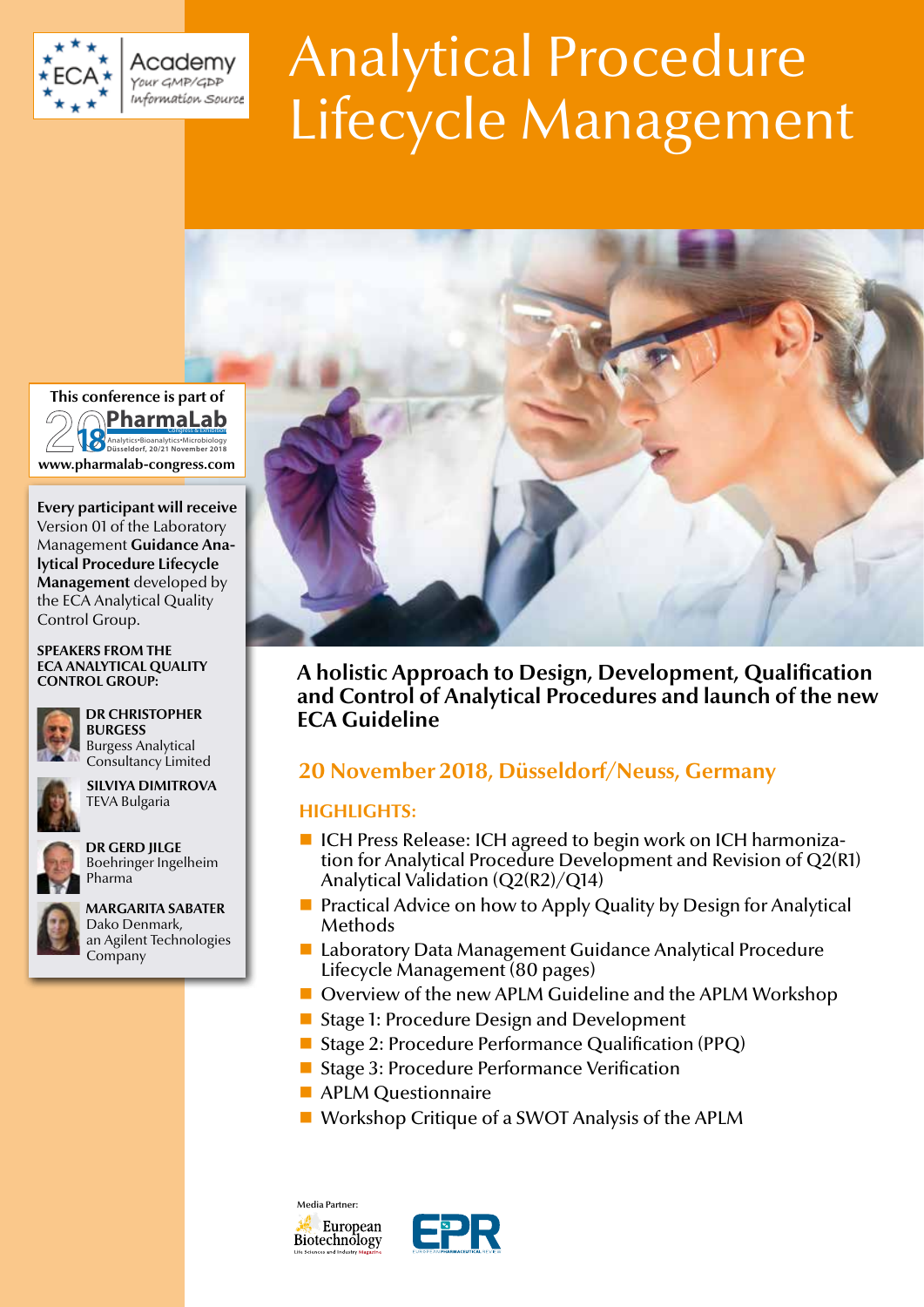# **Analytical Procedure Lifecycle Management**

20 November 2018, Düsseldorf/Neuss, Germany

| <b>Objectives &amp;</b><br><b>Background</b> | The assurance of 'fitness for purpose' of analytical procedures is a critical part of any process<br>for ensuring drug quality. Since 2011, USP's Validation and Verification Expert Panel has been<br>considering how the modern concept of lifecycle model process validation can be applied<br>to analytical procedures. Thus the panel has published articles and a proposal for a new<br>General Chapter <1220> in 2017. This is under revision based upon comments received, and<br>it is expected that a new version will be issued in 2018.                                                                                                              |  |
|----------------------------------------------|------------------------------------------------------------------------------------------------------------------------------------------------------------------------------------------------------------------------------------------------------------------------------------------------------------------------------------------------------------------------------------------------------------------------------------------------------------------------------------------------------------------------------------------------------------------------------------------------------------------------------------------------------------------|--|
|                                              | In addition, the long anticipated revision of the ICH Q2(R1) "Guideline on Validation of Ana-<br>lytical Procedures: Text and Methodology" has been sanctioned and the work plan is sched-<br>uled to commence in Q3 2018. It is also proposed to develop a new quality guideline on<br>Analytical Procedure Development. It is intended that the new guidelines will be consistent<br>with ICH Q8(R2), Q9, Q10, Q11 and Q12.                                                                                                                                                                                                                                    |  |
|                                              | In the light of these developments ECA's Analytical Quality Control Group has developed a<br>new Guideline on Analytical Procedure Lifecycle Management. It is consistent with the ICH<br>and USP principles and provides detailed assistance in their practical implementation. This<br>Guideline will be formally launched at this pre-conference workshop. And as a participant<br>you will exclusively receive a copy. The ECA AQCG has also conducted a survey to find out<br>more about the current status and issues regarding implementation of APLM in industry.<br>The results and conclusions will be shared at this workshop.                        |  |
|                                              | Every participant will receive the current version of the ECA Laboratory Management<br>Guidance Analytical Procedure Lifecycle Management.                                                                                                                                                                                                                                                                                                                                                                                                                                                                                                                       |  |
|                                              | This comprehensive (around 80 page) Guidance Document Analytical Procedure<br>Lifecycle Management covers the following topics:<br>■ Key References<br>$\blacksquare$ Quality involvement/Responsibilities<br>Rationale for this Guideline<br>Principles of Analytical Procedure Lifecycle Management (APLM)<br>$\blacksquare$ Prerequisites for the APLM<br>■ Guidance recommendations for the 3 stages analytical procedure of the APLM<br>Stage 1: Procedure Design and Development<br>Procedure development and gaining understanding<br>Stage 2: Procedure Performance Qualification<br>Stage 3: Procedure Performance Verification<br>■ Technical Glossary |  |
| <b>Target Audience</b>                       | The ECA Academy wish to actively involve analytical chemists, QC analysts, quality assur-<br>ance associates & managers, R&D scientists, statisticians & managers as well as manufactur-<br>ing scientists and managers, regulatory affairs specialists and contract laboratories in this<br>critical area for analytical science.                                                                                                                                                                                                                                                                                                                               |  |
| <b>Social Event</b>                          | On the evening of the first congress day, on 20 November 2018, all congress delegates and<br>speakers are invited to a "Get together" in the Congress Center. Take advantage of this op-<br>portunity for an information exchange and enjoy the laid-back atmosphere and the enter-<br>tainment programme.                                                                                                                                                                                                                                                                                                                                                       |  |
| <b>Speakers</b>                              | DR CHRISTOPHER BURGESS, Burgess Analytical Consultancy Limited. Chairman of the ECA<br>Analytical Quality Control Group. Qualified Person in the EU. Member of the USP Expert<br>Panel on Validation and Verification entrusted to revise General Chapters.                                                                                                                                                                                                                                                                                                                                                                                                      |  |
|                                              | SILVIYA DIMITROVA, TEVA Bulgaria. Member of the ECA AQC Group Board and QP.<br>Overall responsibility for quality oversight of European TEVA suppliers as well as QC and<br>QP Release.                                                                                                                                                                                                                                                                                                                                                                                                                                                                          |  |
|                                              | DR GERD JILGE, Boehringer Ingelheim Pharma. Quality Control. Member of the EDQM<br>expert group 11 and Board Member of the ECA AQC Group.                                                                                                                                                                                                                                                                                                                                                                                                                                                                                                                        |  |
|                                              | <b>MARGARITA SABATER, Dako Denmark, an Agilent Technologies Company.</b><br>Manager Compliance Support at Dako. Board Member of the ECA AQC Group.                                                                                                                                                                                                                                                                                                                                                                                                                                                                                                               |  |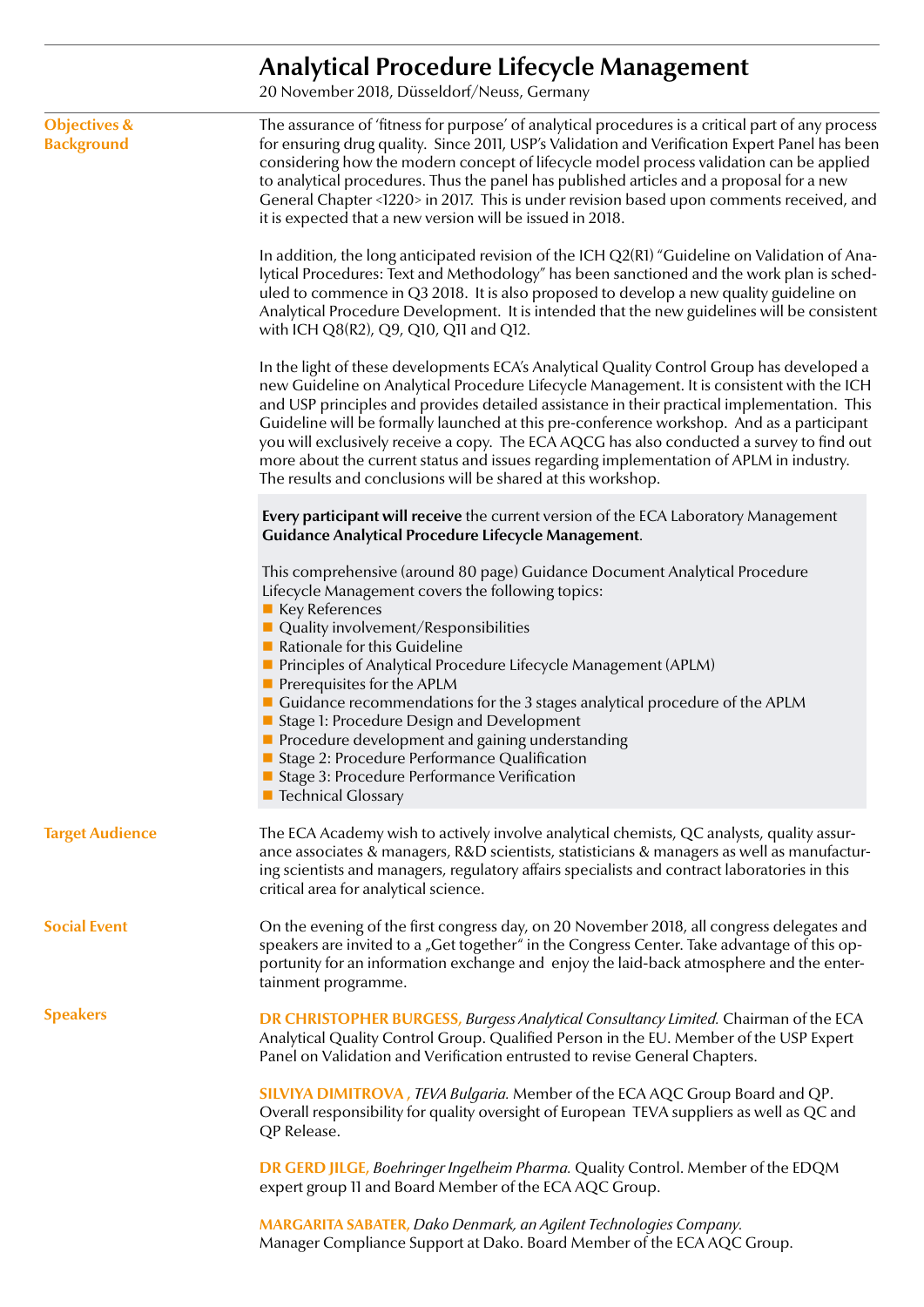# **Programme 20 November 2018**

| <b>Alternative Microbiological</b><br>Methods: AstraZeneca's,<br>Johnson&Johnson's, MSD's<br>and Roche's Global Imple-<br>mentation Roadmap | <b>MIRIAM GUEST, AstraZeneca</b><br><b>PHILIP BREUGELMANN, JnJ</b><br>DR SVEN M. DEUTSCHMANN, Roche                                                                                                                                                                                                                                                                                                                                                                                                                       |
|---------------------------------------------------------------------------------------------------------------------------------------------|---------------------------------------------------------------------------------------------------------------------------------------------------------------------------------------------------------------------------------------------------------------------------------------------------------------------------------------------------------------------------------------------------------------------------------------------------------------------------------------------------------------------------|
| <b>Overview of the new APLM</b><br><b>Guideline and the Workshop</b>                                                                        | Principles of Analytical Procedure Lifecycle Management (APLM)<br>Importance of adopting an APLM approach in the context of data integrity governance<br>■ Limitations of the current ICH $Q2(RI)$ & USP General Chapters<br>ECA Guidelines; intent and application for laboratory data integrity<br>Content of new APLM guideline<br>■ Workshop intent and processes<br><b>DR CHRISTOPHER BURGESS, Chairman of the ECA AQCG Board</b>                                                                                    |
| <b>Development</b>                                                                                                                          | Stage 1: Procedure Design and Defining the Analytical Target Profile (ATP)<br>Defining the Target Measurement Uncertainty (TMU)<br>Quality by Design; Application to Analytical Procedures<br>Risk Management for Analytical Procedures<br>Defining an Analytical Control Strategy<br><b>MARGARITA SABATER</b> , ECA AQCG Board                                                                                                                                                                                           |
| <b>Stage 2: Procedure Perfor-</b><br>mance Qualification (PPQ)                                                                              | Alignments, differences and advantages to traditional ICH validation<br>General and procedure-specific performance attributes<br>Experimental confirmation in stage 2 or reference to stage 1?<br>$\blacksquare$ Precision of the reportable value and replication strategy<br><b>DR GERD JILGE, ECA AQCG Board</b>                                                                                                                                                                                                       |
| <b>Stage 3: Procedure Perfor-</b><br>mance Verification                                                                                     | Analytical Procedures as processes<br>$\blacksquare$ Process stability and capability<br>Requirements for routine process monitoring of analytical procedures<br><b>Quality Metrics</b><br>$\blacksquare$ What to trend and what not to trend<br>$\blacksquare$ Trending as part of the analytical control strategy and confirmation of the ATP<br>$\blacksquare$ Are we trying to control means or individuals?<br>Overview of trending tools for discrete and variable data<br><b>SILVIYA DIMITROVA, ECA AQCG Board</b> |
| <b>APLM Questionnaire</b>                                                                                                                   | Structure and intent<br>Analysis of the responses<br>Conclusions<br><b>DR CHRISTOPHER BURGESS, Chairman of the ECA AQCG Board</b>                                                                                                                                                                                                                                                                                                                                                                                         |
| Workshop Critique of a SWOT What is a SWOT Analysis?<br><b>Analysis of the APLM</b>                                                         | Review of a SWOT Analysis for an APLM<br>Interactive discussion<br>$\blacksquare$ Conclusions and the way forward<br>ALL MEMBERS OF THE ECA AQCG BOARD                                                                                                                                                                                                                                                                                                                                                                    |
| <b>ICH Concept Paper for</b><br>Revision of Q2(R2) & Q14                                                                                    | <b>DR CHRISTOPHER BURGESS, Chairman of the ECA AQCG Board</b>                                                                                                                                                                                                                                                                                                                                                                                                                                                             |
| <b>Interactive discussion of the</b><br><b>ICH</b> implications and<br><b>Questions</b>                                                     | ALL MEMBERS OF THE ECA AQCG BOARD                                                                                                                                                                                                                                                                                                                                                                                                                                                                                         |